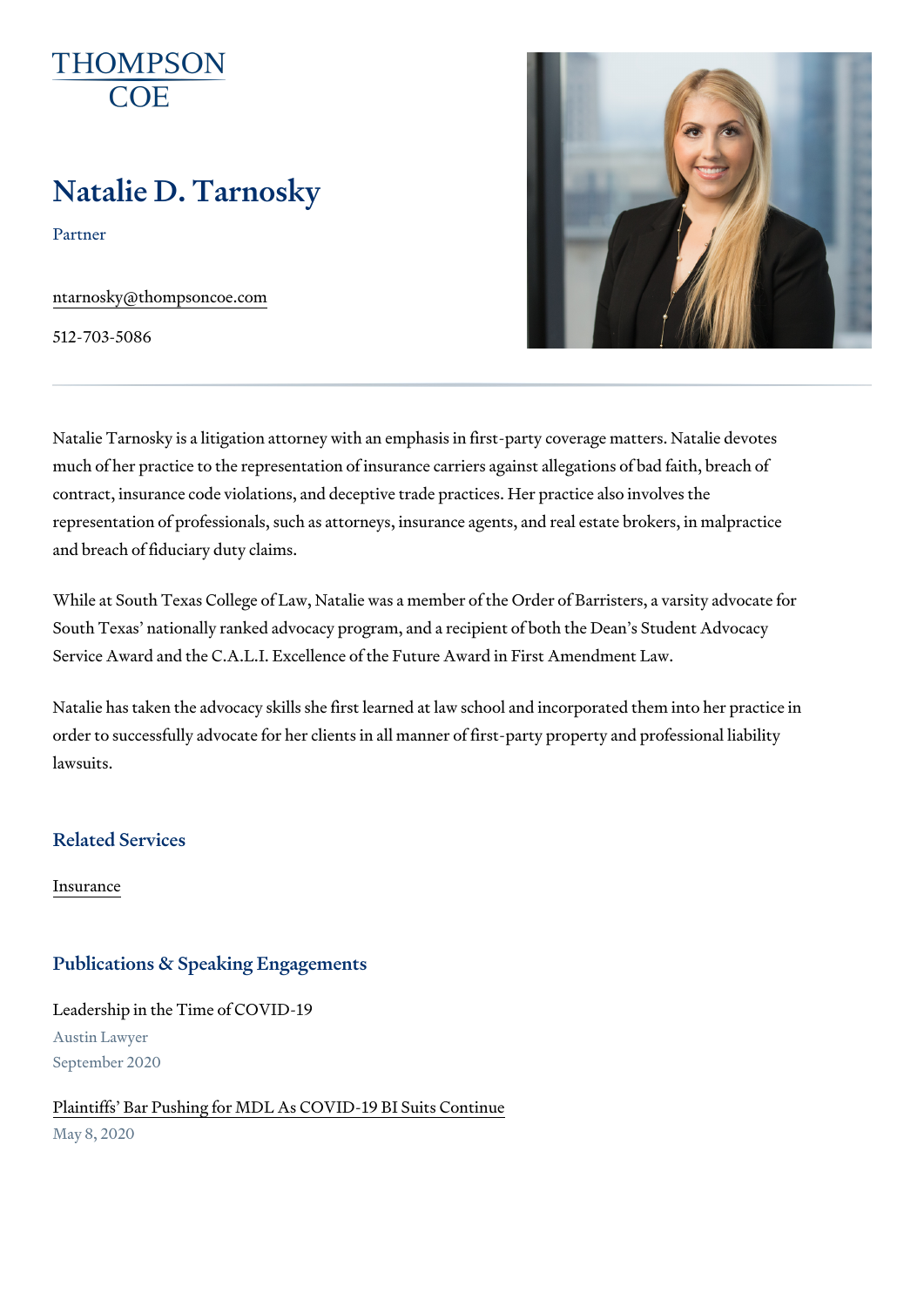#### Austin Bar/AYLA Leadership Academy Class of 2020 Announces Class Pro Bono Project

Austin Lawyer May 2020

#### Appraisal in Texas: New Developments and Impact on Claim Handling

Dallas Claims Association 2019

#### Best Practices for Handling First Party Claims in Light of Changes to Insurance Code

Dallas Claims Association 2019

#### Technological Advancements and Their Impact on Property Claims

Dallas Claims Association 2019

## Technological Advancements and Their Impact on Property Claims

Thompson Coe webinar 2019

## Equitable Remedies and the Civil Code

ABA Tort Trial and Insurance Practice Section - Title Insurance Litigation Committee Newsletter 2015

#### Tacit Ratification: A Title Attorney's Best Friend

ABA Tort Trial and Insurance Practice Section - Title Insurance Litigation Committee Newsletter 2015

#### Quitclaim Deeds: Reconciling a Common Law Import with the Civil Code

ABA Tort Trial and Insurance Practice Section - Title Insurance Litigation Committee Newsletter 2014

# Education, Admissions & Activities

#### EDUCATION

South Texas College of Law J.D., 2013 National Order of the Barristers Dean's Student Advocacy Service Award C.A.L.I. Excellence of the Future Award, First Amendment Law

# University of Houston B.S., 2009 Dean's List